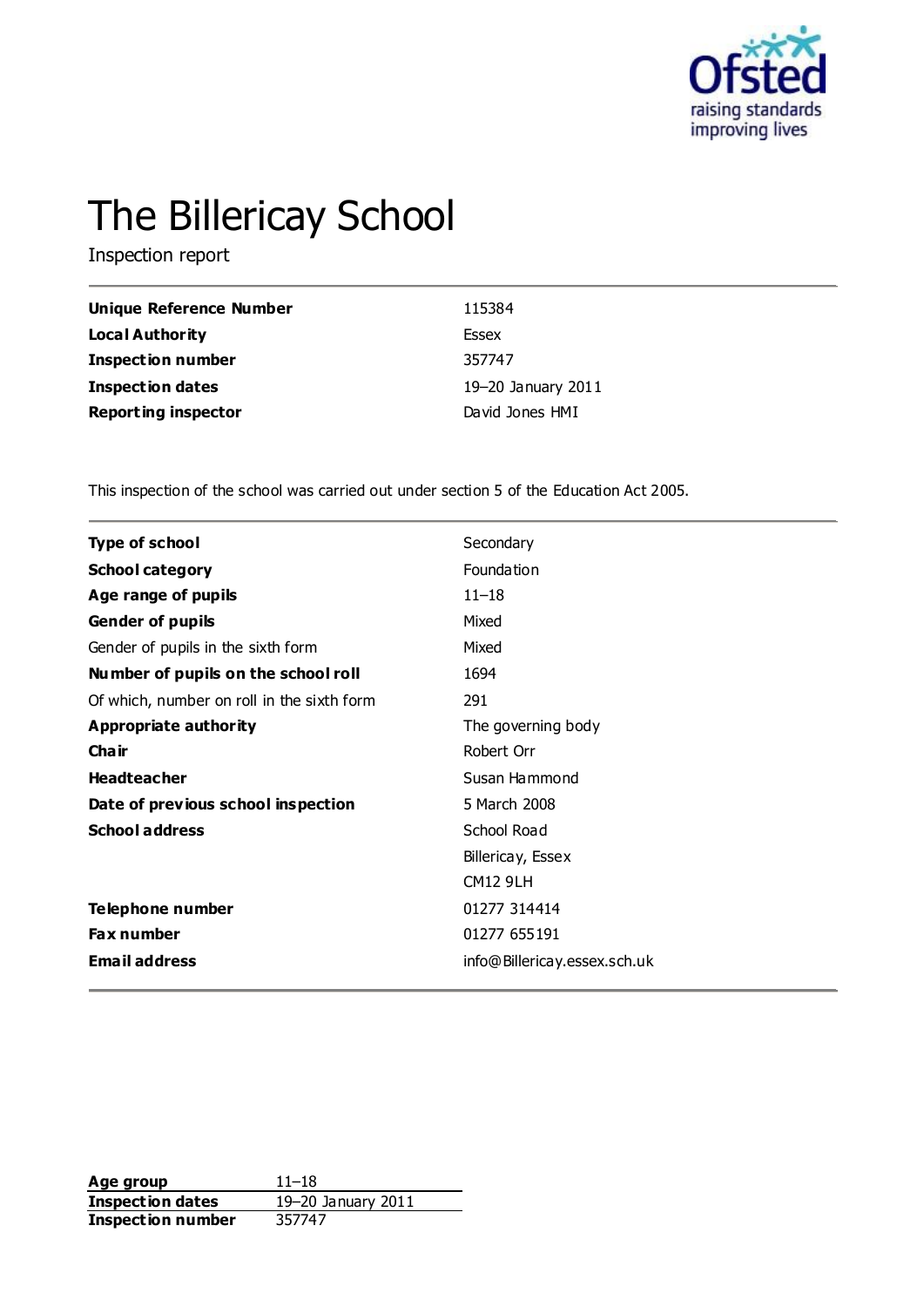The Office for Standards in Education, Children's Services and Skills (Ofsted) regulates and inspects to achieve excellence in the care of children and young people, and in education and skills for learners of all ages. It regulates and inspects childcare and children's social care, and inspects the Children and Family Court Advisory Support Service (Cafcass), schools, colleges, initial teacher training, work-based learning and skills training, adult and community learning, and education and training in prisons and other secure establishments. It assesses council children's services, and inspects services for looked after children, safeguarding and child protection.

Further copies of this report are obtainable from the school. Under the Education Act 2005, the school must provide a copy of this report free of charge to certain categories of people. A charge not exceeding the full cost of reproduction may be made for any other copies supplied.

If you would like a copy of this document in a different format, such as large print or Braille, please telephone 0300 123 4234, or email **[enquiries@ofsted.gov.uk](mailto:enquiries@ofsted.gov.uk)**.

You may copy all or parts of this document for non-commercial educational purposes, as long as you give details of the source and date of publication and do not alter the documentation in any way.

To receive regular email alerts about new publications, including survey reports and school inspection reports, please visit our website and go to 'Subscribe'.

Royal Exchange Buildings St Ann's Square Manchester M2 7LA T: 0300 123 4234 Textphone: 0161 618 8524 E: **[enquiries@ofsted.gov.uk](mailto:enquiries@ofsted.gov.uk)**

W: **[www.ofsted.gov.uk](http://www.ofsted.gov.uk/)**

© Crown copyright 2011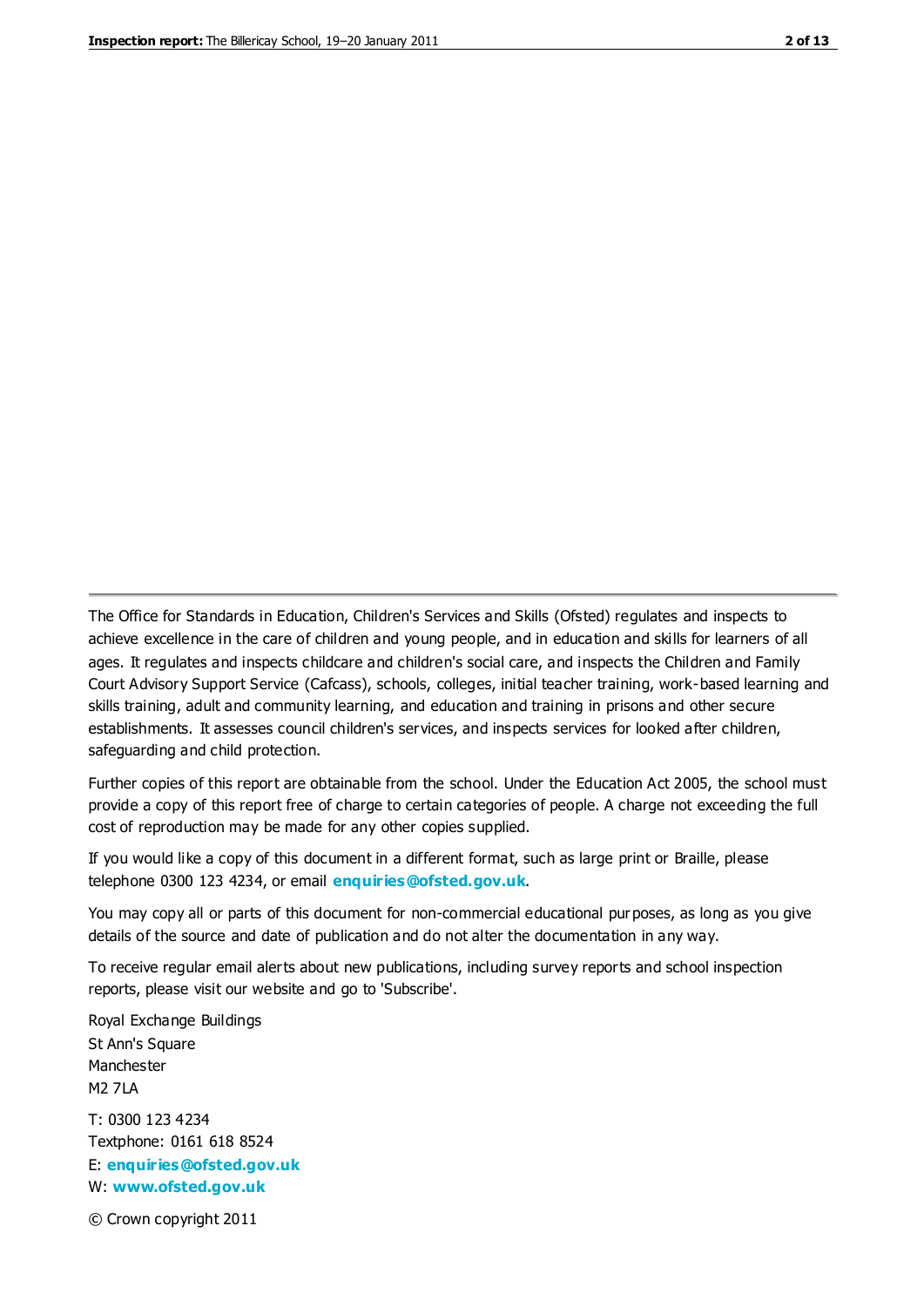# **Introduction**

This inspection was carried out by one of Her Majesty's Inspectors and five additional inspectors. The inspection team observed 60 lessons, each taught by a different teacher. Meetings were held with the headteacher, nominated staff, members of the governing body, and a representative of the local authority. Inspectors observed the school's work, looked at a wide range of documentation and met with groups of students. The inspection team reviewed 148 questionnaires returned by parents and carers. A total of 140 student and 65 staff questionnaires were evaluated.

The inspection team reviewed many aspects of the school's work. It looked in detail at a number of key areas.

- How much improvement has there been in standards and achievement in recent years.
- The accuaracy of the school's evaluation of the quality of teaching and learning.
- The balance of provision between different subjects was analysed, as was its effect on the variations in examination outcomes.
- The inspection team evaluated impact of the vertical house system on attendance and behaviour.

# **Information about the school**

The school is a larger than average secondary school. The proportion of students known to be eligible for free school meals is a third of the national figure and so is the percentage of students from minority ethnic backgrounds. The proportion of those whose first language is not English is low. The proportion of boys and girls on roll varies annually. Ten per cent of the Year 7 intake is based on an external information and communication technology aptitude assessment.

The proportion of students registered by the school as having special educational needs and/or disabilities is half the national figure, and the proportion of students with a statement of special educational needs is below the national figure. There are a small number of children in the school who are looked after by the local authority. The school has specialist status in mathematics and computing. It has received the following national accreditations: the Quality Mark for Study Support, Microsoft Partner status, the Arts Mark Silver Award, the Healthy Schools Award, Bronze Eco Schools Status, the Creative Partnerships Change School Award, and the Quality Mark for Careers Education and Guidnce.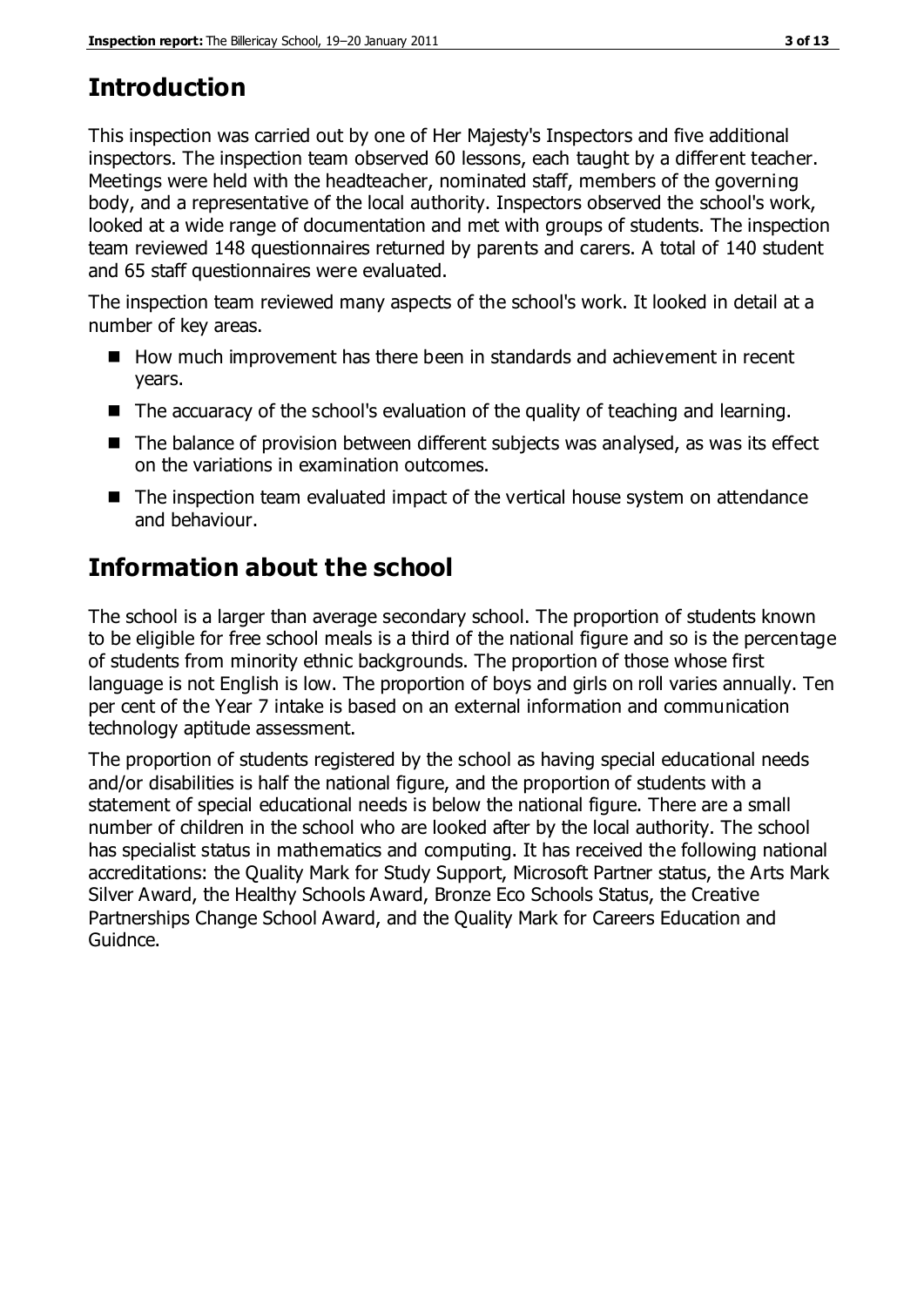# **Inspection judgements**

| Overall effectiveness: how good is the school?  |  |
|-------------------------------------------------|--|
| The school's capacity for sustained improvement |  |

# **Main findings**

This is an outstanding school. Outcomes for individuals and groups are outstanding and have been strong for the last 3 years. Standards of attainment have improved and the proportion of students securing five higher grade GCSEs including English and mathematics in 2010 was significantly above the national average. Students' outcomes in the 'English Baccalaureate' which shows the proportion of pupils attaining 5 higher grade GCSEs including; English, mathematics, science, a foreign language and either history or geography, were positive.The impact of effective teaching, well-judged intervention strategies and the students' positive attitudes to learning has resulted in good progress. The small number of students who represent a variety of ethnic backgrounds make good progress. Students whose circumstances make them vulnerable and those who find learning difficult make good progress. Equality of opportunity is outstanding.

Teaching is good. The use of assessment to enhance teaching and learning is outstanding. Evidence from this inspection confirms the findings of the school's robust monitoring of teaching and learning; namely that teaching is good or better in eight out of ten lessons. The monitoring and evaluation of teaching are outstanding and have become real strengths of the senior staff. The partnership working with local initial teacher training institutions and other establishments has provided staff development opportunities that senior staff have managed very well. Marking is good and most pupils have a clear understanding of how to improve.

The curriculum opportunities provided are outstanding, with clear progression from GCSE to sixth-form study. The strengths evident in mathematics and computing, the school's two specialist areas, have been a significant factor in rising standards. The proportion of the 2010 Year 11 students who remained within education, employment and training was above average. The sixth form is good with a solid range of increasingly successful courses and the number of students is rising.

Inspectors found behaviour to be outstanding and they consistently observed mature wellmannered students with a positive attitude to learning. A very small number of questionnaire responses from parents and carers expressed some reservations on this matter. Those students who spoke to the inspection team were notably more positive and they commented on the the school's consistently high expectations of individual behaviour. Attendance is high and has been so for the last year.

The care, welfare and guidance provided are excellent. Parents and carers, as well as students, were full of praise for the wide range of support available. In the last three years, senior staff have successfully refined the students' academic support and looked to manage each student's examination commitments. This has helped to ensure many individuals whose circumstances make them vulnerable secure five good GCSE level passes. The school has a strong track record of nurturing such students back in to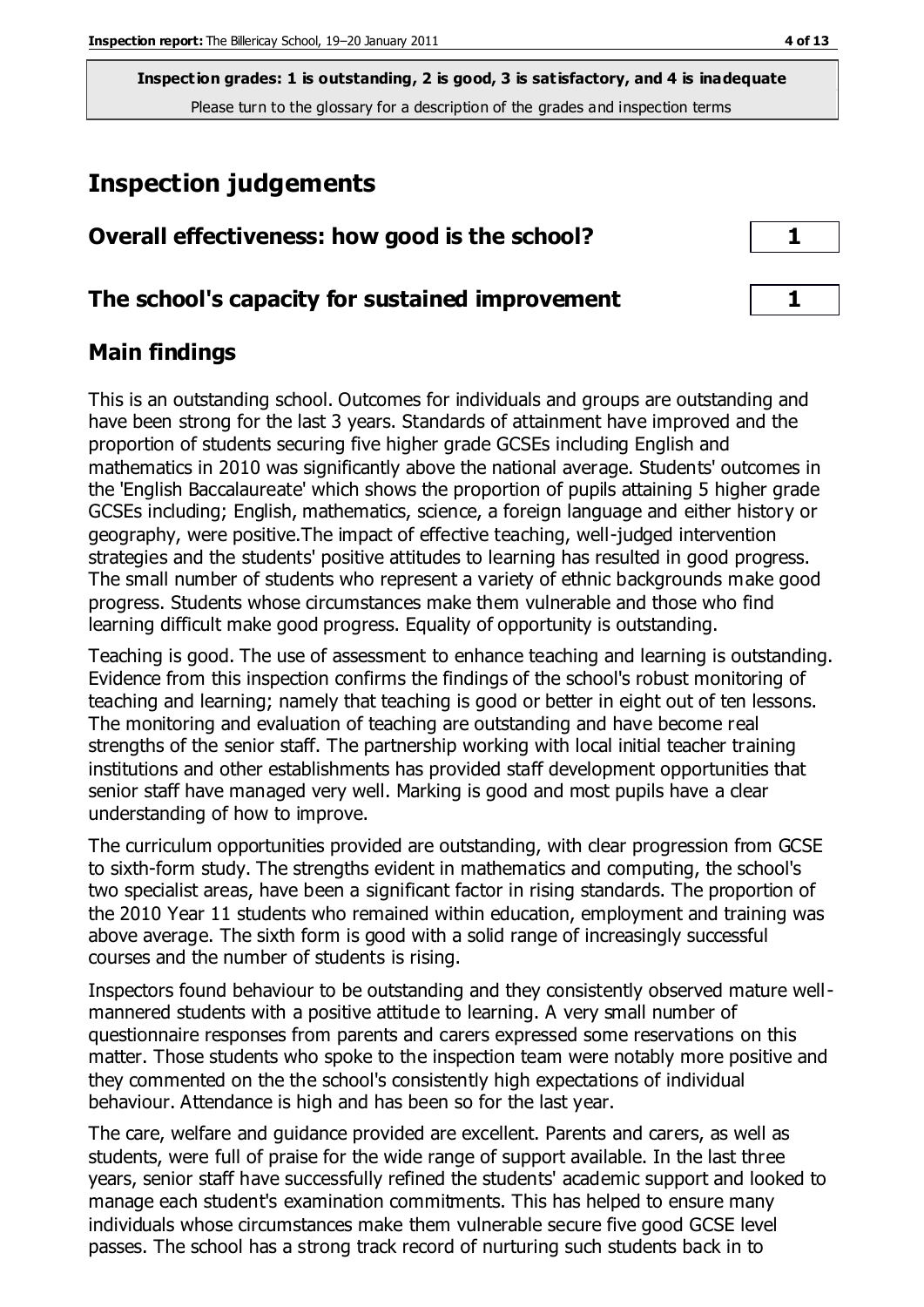education. Academic guidance is a notable feature of the stronger teaching. The majority of the school's outcomes that related to the ''Every Child Matters' agenda, for example, their spiritual, moral, social and cultural development, and in supporting students to lead healthy, safe lives and make a positive contribution to the community, lead to outstanding outcomes.

Governance is good. The governing body has a clear view of the school's strengths and areas for development. The leadership team have done outstandingly well to embed ambition and drive improvement successfully. The school's self-evaluation is accurate and the leadership team has done very well to secure improvements in standards, teaching and learning, equality of provision, the sixth form, behaviour and attendance. The school's capacity to improve further is outstanding.

# **What does the school need to do to improve further?**

 Explore opportunities to expand and broaden the school's curriculum offer in the light of the changing educational agenda.

# **Outcomes for individuals and groups of pupils 1**

Students' attainment on entry to the school is average. Standards at the end of Year 11 have been above or well above the national average for the last three years. The proportion of higher grade GCSE passes including English and mathematics, at 62%, is significantly above the national figure. In the last three years the key to these positive figures has been above average outcomes in English and mathematics, as well as significantly improved outcomes in a modern foreign language. The results secured by students known to be eligible for free school meals have been significantly above the national average. The progress made by those who find learning difficult is good because of the range and quality of the help provided by the personalised learning department. Students make good progress overall.

The students' current learning and performance in the classroom mirror the improvements shown by the most recent examination results. In the majority of lessons, students make good progress and clearly enjoy their work. The students' positive attitude to learning was a key factor in the overwhelming majority of lessons. Outcomes are stronger where there is a clear focus on what the students are expected to learn and students respond well to this challenge. In an outstanding Year 11 mathematics lesson, tasks were very well planned to match the students' learning needs; and the teacher's questioning was particularly skilful, probing the students' understanding and diagnosing students' misconceptions. Enjoyment and achievement are good overall, with strengths evident in standards, positive attitudes to learning, attendance and good behaviour.

Students and their parents and carers are very positive that students feel safe in school and inspectors observed very good staff/student relationships to support this view. The school provides effective support for a healthy lifestyle; a wide range of school meals is available, although some parents were concerned about limited dining hall space. The guidance on internet safety was seen by the students as particularly important and they viewed provision for sex and drugs education as good. The proportion of students engaged in sport is high. The students' contribution to the school and wider community is outstanding with older students leading in the school house system and in organising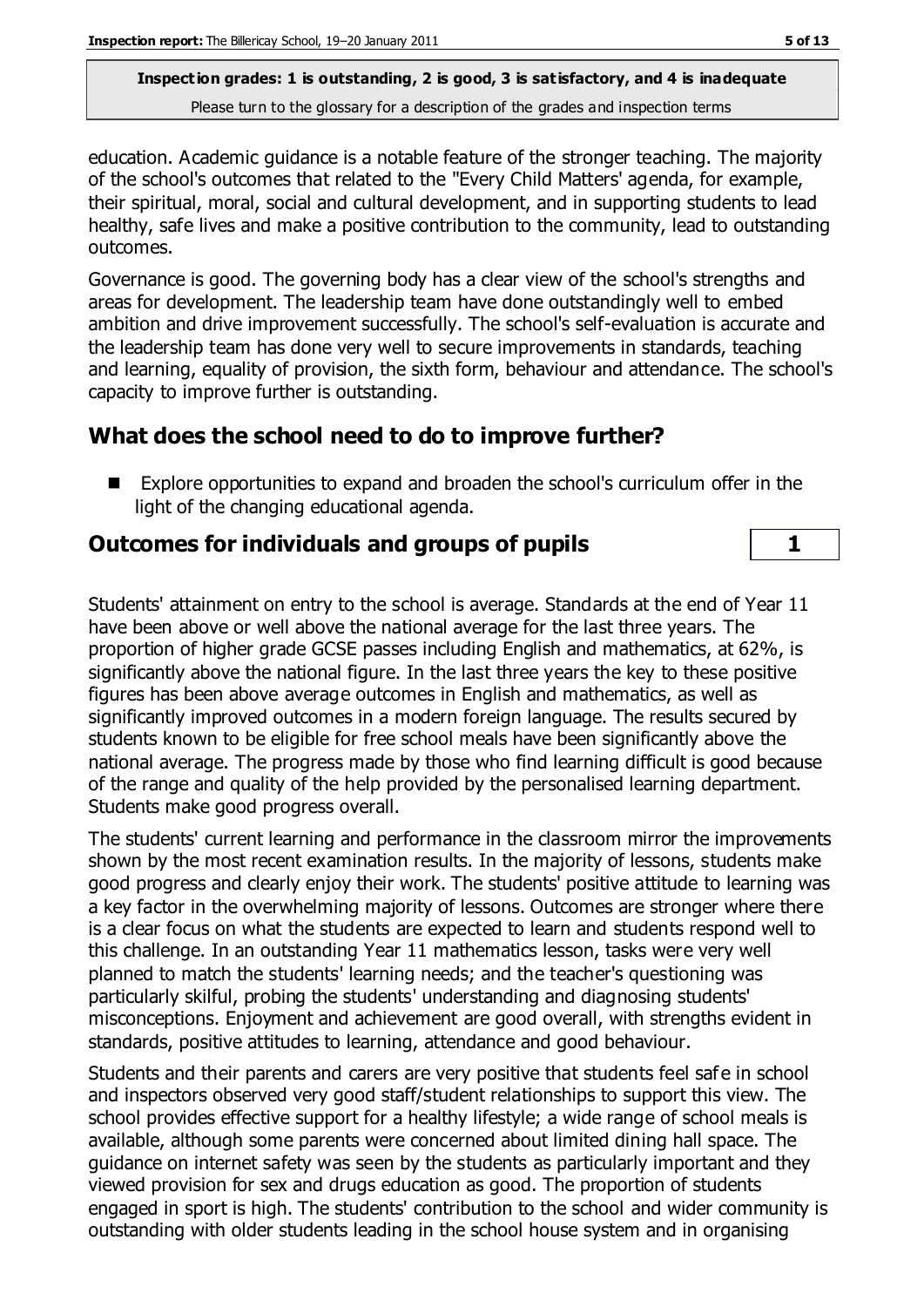charitable donations; e.g. students in the 2010 Year 11 raised �25,000 for local and national charities during their five years in the school.

The students' workplace and other skills are outstanding. Their attitudes are positive, there are high rates of attendance and punctuality, and students have strong key skills; factors regularly noted by local companies and the careers service. The students' spiritual, moral, social and cultural development are outstanding. The social maturity displayed by students as they move around the school is impressive and the respect for the ideas and values of their peers was evident in: excellent discussions in science on genetically modified crops; in religious education on other world religions; and in an English lesson on the human character.

| Pupils' achievement and the extent to which they enjoy their learning                                                     | 2                       |
|---------------------------------------------------------------------------------------------------------------------------|-------------------------|
| Taking into account:<br>Pupils' attainment <sup>1</sup>                                                                   | 2                       |
| The quality of pupils' learning and their progress                                                                        | 2                       |
| The quality of learning for pupils with special educational needs and/or disabilities<br>and their progress               | $\overline{2}$          |
| The extent to which pupils feel safe                                                                                      | 1                       |
| Pupils' behaviour                                                                                                         | 1                       |
| The extent to which pupils adopt healthy lifestyles                                                                       | $\overline{\mathbf{2}}$ |
| The extent to which pupils contribute to the school and wider community                                                   | 1                       |
| The extent to which pupils develop workplace and other skills that will contribute to<br>their future economic well-being | 1                       |
| Taking into account:<br>Pupils' attendance <sup>1</sup>                                                                   | 1                       |
| The extent of pupils' spiritual, moral, social and cultural development                                                   | 1                       |

<sup>1</sup> The grades for attainment and attendance are: 1 is high; 2 is above average; 3 is broadly average; and 4 is low

# **How effective is the provision?**

Teaching is good overall and is having a positive impact on standards and students' progress. Outstanding teaching was observed in mathematics, information and communication technology, English, science, and modern foreign languages. The strengths of teaching included: very good relationships between teachers and students; particularly skilful questioning which probed students' understanding; good use of information and communication technology; and staff's strong subject knowledge. The use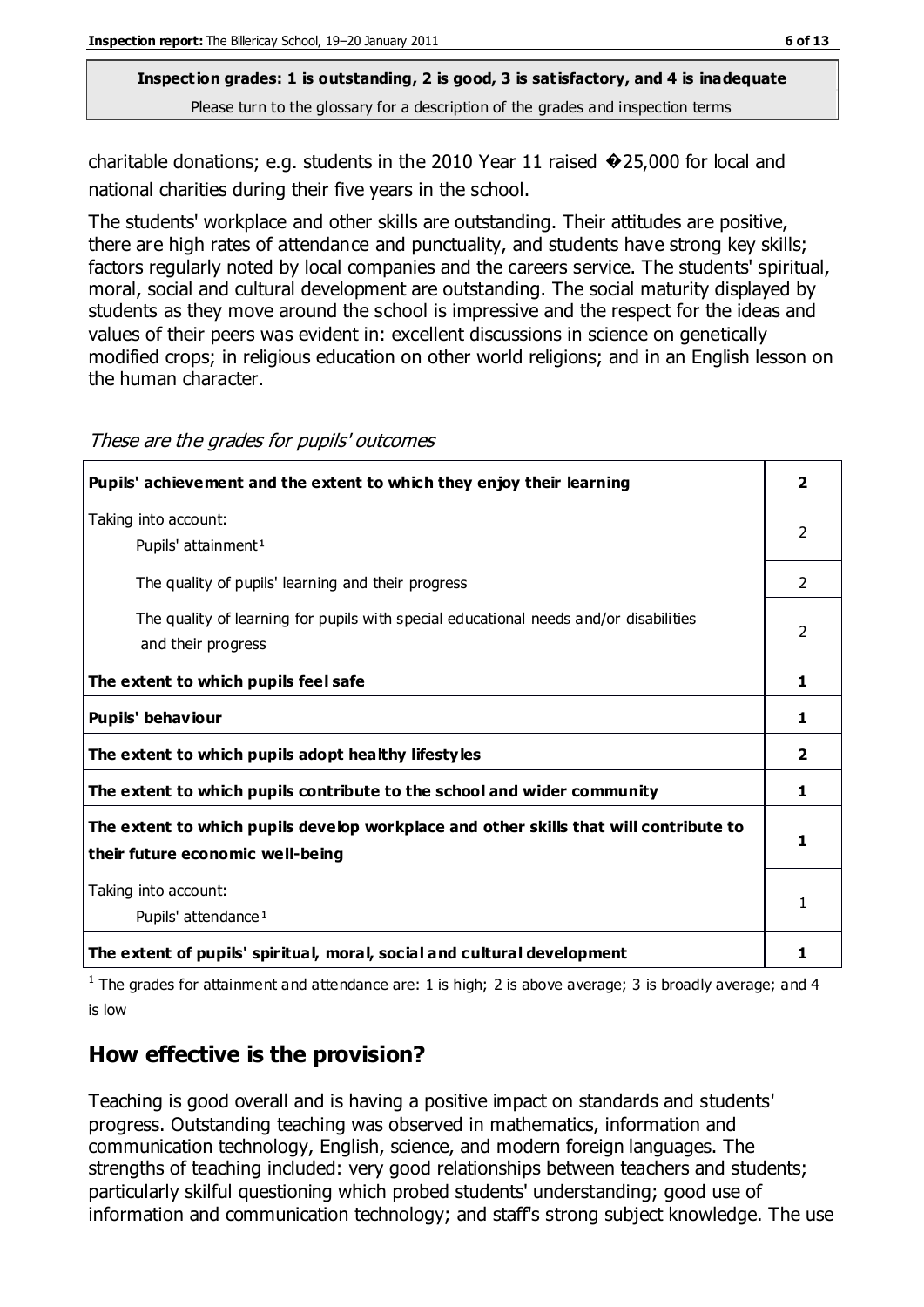of assessment to inform teaching and learning was a consistent strength. Students' ability to use criteria based assessment effectively was often a positive factor.

In a few lessons, the match of task to students' needs lacked precision, or there was a lack of appropriate focus provided for the students to engage orally in the lesson to show what they knew, understood and could do.

The curriculum is outstanding. Continuity between 14-19 courses is a strength and has improved significantly since the last inspection. Care, guidance and support are excellent. Pastoral care is highly valued by students, parents and carers. Academic guidance is equally strong and these two aspects of the school's work have helped significant numbers of students whose circumstances make them vulnerable make good educational progress.

These are the grades for the quality of provision

| The quality of teaching                                                            |  |
|------------------------------------------------------------------------------------|--|
| Taking into account:                                                               |  |
| The use of assessment to support learning                                          |  |
| The extent to which the curriculum meets pupils' needs, including, where relevant, |  |
| through partnerships                                                               |  |
| The effectiveness of care, guidance and support                                    |  |

# **How effective are leadership and management?**

Outstanding leadership and management, inspired by the headteacher and driven by the enthusiasm of a very strong senior leadership team have embedded ambition and driven improvement exceptionally well since the last inspection. Leadership has strength at all levels because of the outstanding partnership work the school has done to support a number of other local schools who were struggling to move forward. Under the imaginative guidance of the headteacher, a Local Leader of Education, many middle managers have refined their skills whilst helping other schools. This very possitive work has been a strength of good local community cohesion, an area where strong national and European connections are a feature. As a result, staff continuity has been one of the keys to raising standards, teaching, and attendance. Senior staff were invited to accompany inspectors in the joint- observation of teaching; the views they expressed concurred with the judgements given by inspectors. Equality of opportunity is outstanding because of the consistent efforts made by all staff to support students whose circumstance make them vulnerable; the curriculum offer is centred on the needs of the student, not the needs of the school, a key factor in the rise in standards.

Governance is good with a clear focus on enhancing provision at every level and an accurate view of the schools strengths and areas for development. The school's safeguarding procedures are good with staff recruitment a strength. Engagement with parents and carers is good and has recently been enhanced by providing parents and careers with web-site based access to their child's attendance, behaviour and progress records. Senior staff and the governing body deploy resources effectively and the school provides good value for money.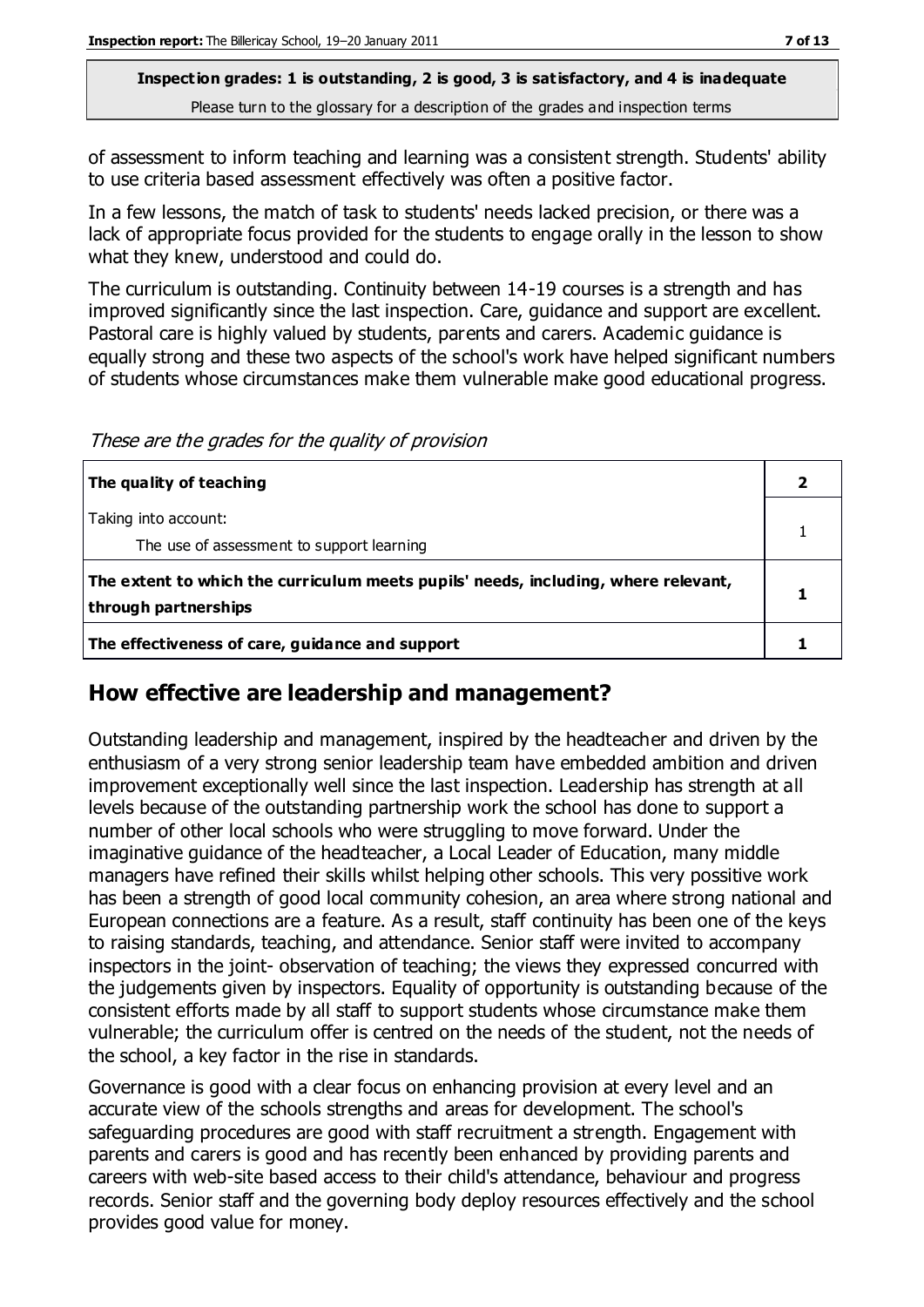**Inspection grades: 1 is outstanding, 2 is good, 3 is satisfactory, and 4 is inadequate**

Please turn to the glossary for a description of the grades and inspection terms

| roco are and grades for readership and management                                                                                                                |                         |
|------------------------------------------------------------------------------------------------------------------------------------------------------------------|-------------------------|
| The effectiveness of leadership and management in embedding ambition and driving<br><i>improvement</i>                                                           | $\mathbf{1}$            |
| Taking into account:<br>The leadership and management of teaching and learning                                                                                   | 1                       |
| The effectiveness of the governing body in challenging and supporting the<br>school so that weaknesses are tackled decisively and statutory responsibilities met | $\overline{\mathbf{2}}$ |
| The effectiveness of the school's engagement with parents and carers                                                                                             | 2                       |
| The effectiveness of partnerships in promoting learning and well-being                                                                                           | 1                       |
| The effectiveness with which the school promotes equality of opportunity and tackles<br>discrimination                                                           |                         |
| The effectiveness of safeguarding procedures                                                                                                                     | $\overline{\mathbf{2}}$ |
| The effectiveness with which the school promotes community cohesion                                                                                              | $\overline{2}$          |
| The effectiveness with which the school deploys resources to achieve value for money                                                                             |                         |

#### These are the grades for leadership and management

# **Sixth form**

Over the last four years, post-16 results show a positive trend of improvement. The match of courses provided to student need is good and high student retention rates make clear students have confidence in the quality of the provison and value the support available. The sixth form is effectively led and managed. Student numbers have risen and so has the proportion of students securing prestigious university places.

These are the grades for the sixth form

| Overall effectiveness of the sixth form                         |  |
|-----------------------------------------------------------------|--|
| Taking into account:<br>Outcomes for students in the sixth form |  |
| The quality of provision in the sixth form                      |  |
| Leadership and management of the sixth form                     |  |

#### **Views of parents and carers**

Parents' and carers' views of the school were overwhelmingly positive with over 90% of parents and carers happy that their child enjoys school, makes good progress and is well taught. Almost every parent and carer agreed that the school was led and managed effectively. The results of the pupil questionaire matched that of their parents and carers.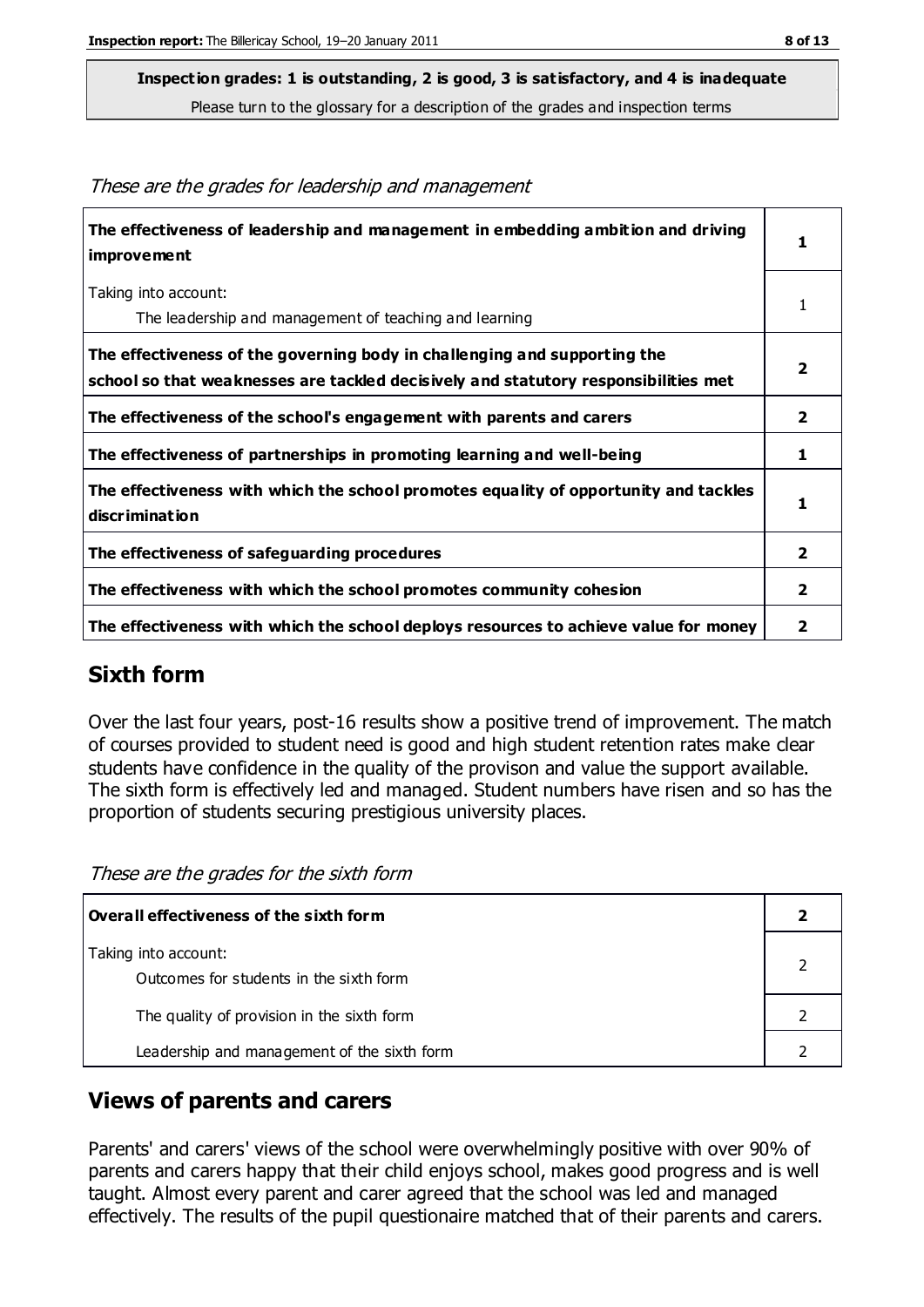#### **Responses from parents and carers to Ofsted's questionnaire**

Ofsted invited all the registered parents and carers of pupils registered at The Billericay School to complete a questionnaire about their views of the school.

In the questionnaire, parents and carers were asked to record how strongly they agreed with 13 statements about the school. The inspection team received 148 completed questionnaires by the end of the on-site inspection. In total, there are 1694 students registered at the school.

| <b>Statements</b>                                                                                                                                                                                                                                       | <b>Strongly</b><br>agree |               | Agree        |               | <b>Disagree</b> |                | <b>Strongly</b><br>disagree |               |
|---------------------------------------------------------------------------------------------------------------------------------------------------------------------------------------------------------------------------------------------------------|--------------------------|---------------|--------------|---------------|-----------------|----------------|-----------------------------|---------------|
|                                                                                                                                                                                                                                                         | <b>Total</b>             | $\frac{0}{0}$ | <b>Total</b> | $\frac{0}{0}$ | <b>Total</b>    | $\frac{0}{0}$  | <b>Total</b>                | $\frac{0}{0}$ |
| My child enjoys school                                                                                                                                                                                                                                  | 48                       | 38            | 74           | 58            | 4               | 3              | 0                           | $\mathbf 0$   |
| The school keeps my child<br>safe                                                                                                                                                                                                                       | 46                       | 36            | 82           | 64            | 0               | 0              | 0                           | $\pmb{0}$     |
| My school informs me about<br>my child's progress                                                                                                                                                                                                       | 57                       | 45            | 65           | 51            | 5               | 4              | $\mathbf{1}$                | $\mathbf{1}$  |
| My child is making enough<br>progress at this school                                                                                                                                                                                                    | 57                       | 45            | 68           | 53            | 3               | $\overline{2}$ | 0                           | $\mathbf 0$   |
| The teaching is good at this<br>school                                                                                                                                                                                                                  | 39                       | 30            | 84           | 66            | 3               | $\overline{2}$ | 0                           | $\mathbf 0$   |
| The school helps me to<br>support my child's learning                                                                                                                                                                                                   | 31                       | 24            | 77           | 60            | 15              | 12             | 1                           | $\mathbf{1}$  |
| The school helps my child to<br>have a healthy lifestyle                                                                                                                                                                                                | 18                       | 14            | 92           | 72            | 14              | 11             | 1                           | $\mathbf{1}$  |
| The school makes sure that<br>my child is well prepared for<br>the future (for example<br>changing year group,<br>changing school, and for<br>children who are finishing<br>school, entering further or<br>higher education, or entering<br>employment) | 51                       | 40            | 67           | 52            | $\overline{2}$  | 2              | $\mathbf 0$                 | $\mathbf 0$   |
| The school meets my child's<br>particular needs                                                                                                                                                                                                         | 45                       | 35            | 79           | 62            | $\overline{2}$  | $\overline{2}$ | $\mathbf{0}$                | $\mathbf 0$   |
| The school deals effectively<br>with unacceptable behaviour                                                                                                                                                                                             | 23                       | 18            | 86           | 67            | 11              | 9              | 1                           | $\mathbf{1}$  |
| The school takes account of<br>my suggestions and concerns                                                                                                                                                                                              | 27                       | 21            | 79           | 62            | 11              | 9              | 1                           | 1             |
| The school is led and<br>managed effectively                                                                                                                                                                                                            | 45                       | 35            | 79           | 62            | $\mathbf{1}$    | $\mathbf{1}$   | $\mathbf 0$                 | $\mathbf 0$   |
| Overall, I am happy with my<br>child's experience at this<br>school                                                                                                                                                                                     | 61                       | 48            | 64           | 50            | $\overline{2}$  | $\overline{2}$ | $\mathbf 0$                 | $\pmb{0}$     |

The table above summarises the responses that parents and carers made to each statement. The percentages indicate the proportion of parents and carers giving that response out of the total number of completed questionnaires. Where one or more parents and carers chose not to answer a particular question, the percentages will not add up to 100%.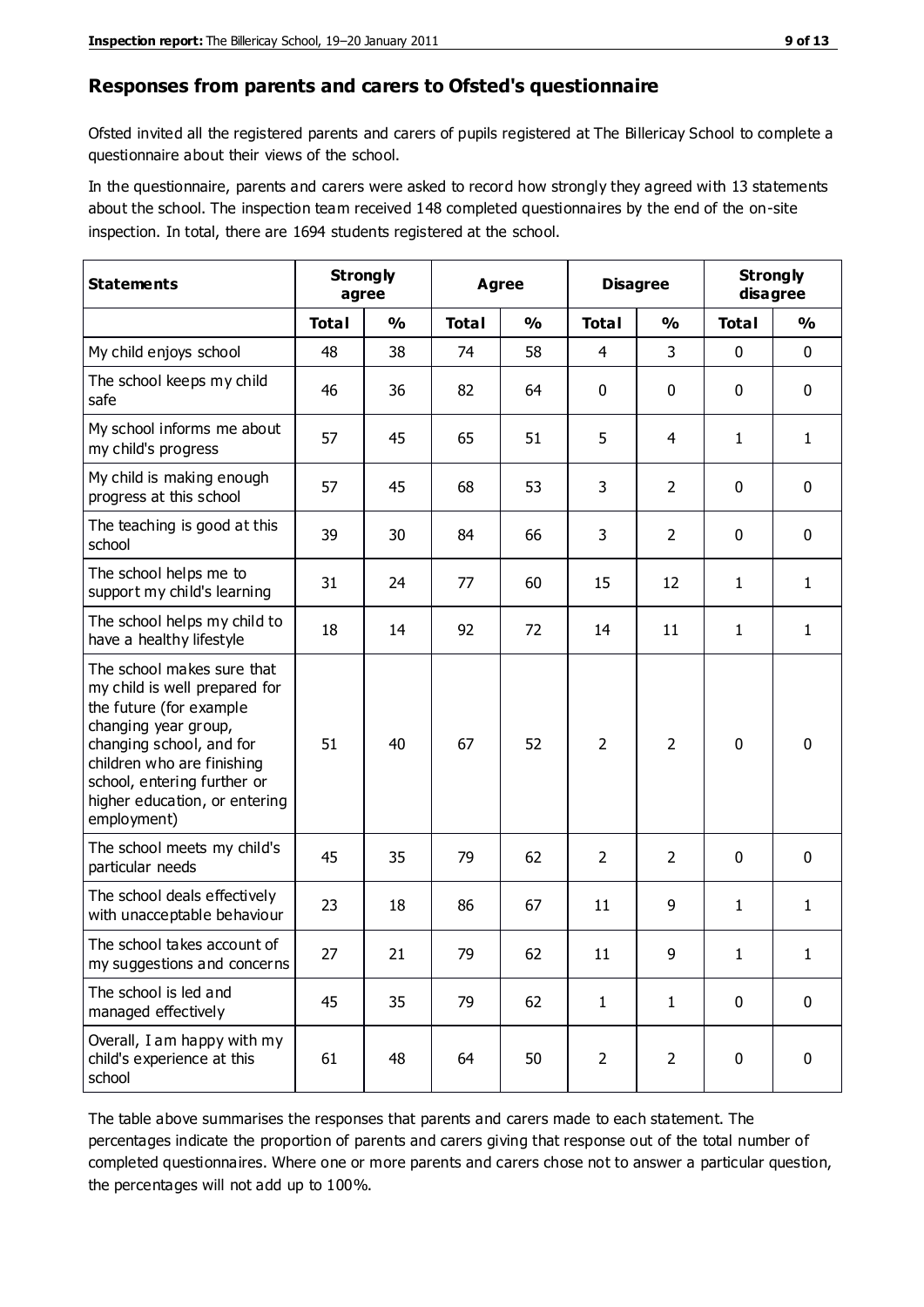# **Glossary**

| Grade   | <b>Judgement</b> | <b>Description</b>                                                                                                                                                                                                            |
|---------|------------------|-------------------------------------------------------------------------------------------------------------------------------------------------------------------------------------------------------------------------------|
| Grade 1 | Outstanding      | These features are highly effective. An outstanding school<br>provides exceptionally well for all its pupils' needs.                                                                                                          |
| Grade 2 | Good             | These are very positive features of a school. A school that<br>is good is serving its pupils well.                                                                                                                            |
| Grade 3 | Satisfactory     | These features are of reasonable quality. A satisfactory<br>school is providing adequately for its pupils.                                                                                                                    |
| Grade 4 | Inadequate       | These features are not of an acceptable standard. An<br>inadequate school needs to make significant improvement<br>in order to meet the needs of its pupils. Ofsted inspectors<br>will make further visits until it improves. |

#### **What inspection judgements mean**

#### **Overall effectiveness of schools**

|                       | Overall effectiveness judgement (percentage of schools) |      |                     |                   |
|-----------------------|---------------------------------------------------------|------|---------------------|-------------------|
| <b>Type of school</b> | <b>Outstanding</b>                                      | Good | <b>Satisfactory</b> | <b>Inadequate</b> |
| Nursery schools       | 59                                                      | 35   | 3                   | 3                 |
| Primary schools       | 9                                                       | 44   | 39                  | 7                 |
| Secondary schools     | 13                                                      | 36   | 41                  | 11                |
| Sixth forms           | 15                                                      | 39   | 43                  | 3                 |
| Special schools       | 35                                                      | 43   | 17                  | 5                 |
| Pupil referral units  | 21                                                      | 42   | 29                  | 9                 |
| All schools           | 13                                                      | 43   | 37                  | 8                 |

New school inspection arrangements were introduced on 1 September 2009. This means that inspectors now make some additional judgements that were not made previously.

The data in the table above are for the period 1 September 2009 to 31 August 2010 and are consistent with the latest published official statistics about maintained school inspection outcomes (see **[www.ofsted.gov.uk](http://www.ofsted.gov.uk/)**).

The sample of schools inspected during 2009/10 was not representative of all sc hools nationally, as weaker schools are inspected more frequently than good or outstanding schools.

Percentages are rounded and do not always add exactly to 100.

Sixth form figures reflect the judgements made for the overall effectiveness of the sixth form in secondary schools, special schools and pupil referral units.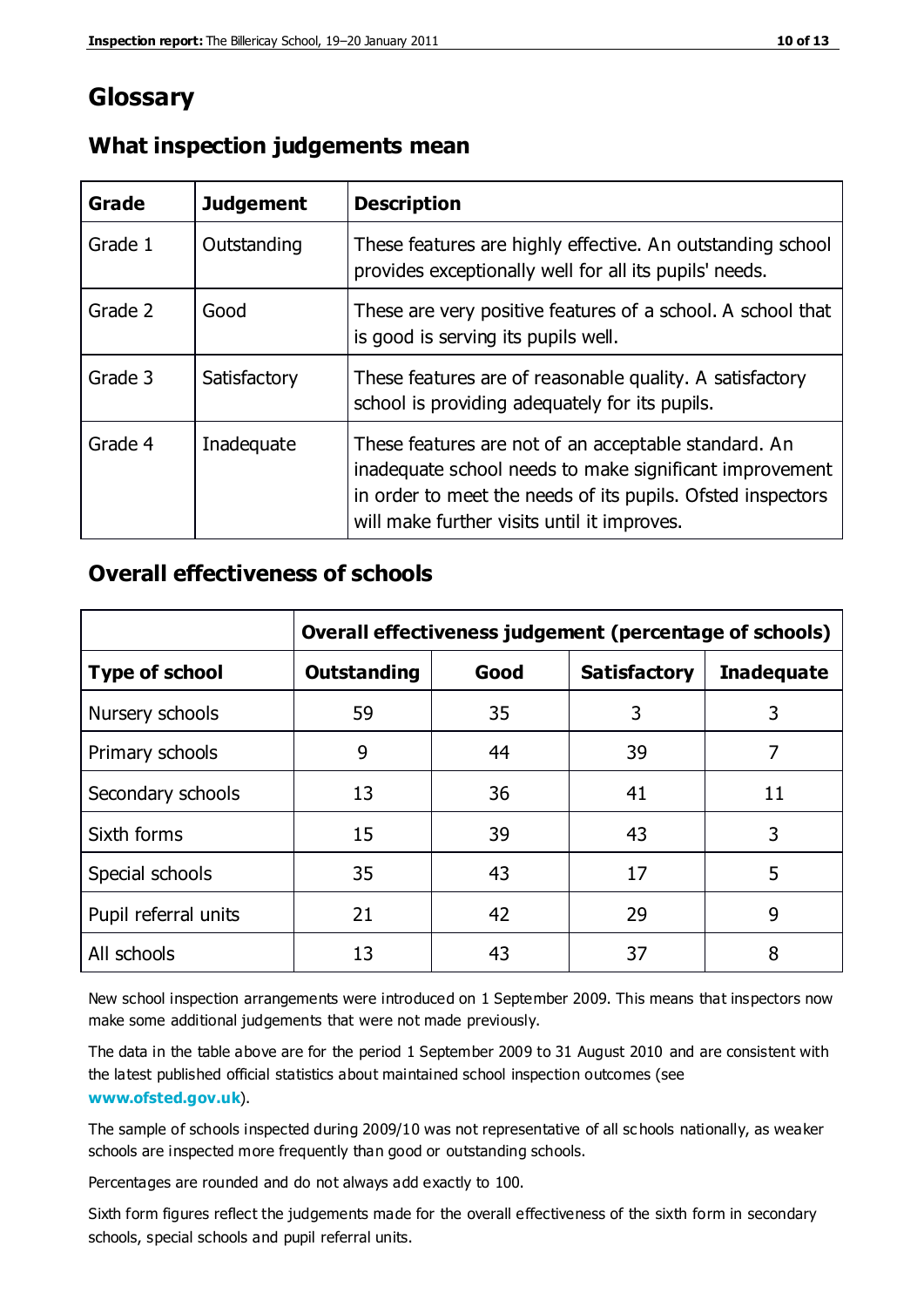# **Common terminology used by inspectors**

| Achievement:                  | the progress and success of a pupil in their learning,<br>development or training.                                                                                                                                                          |  |  |
|-------------------------------|---------------------------------------------------------------------------------------------------------------------------------------------------------------------------------------------------------------------------------------------|--|--|
| Attainment:                   | the standard of the pupils' work shown by test and<br>examination results and in lessons.                                                                                                                                                   |  |  |
| Capacity to improve:          | the proven ability of the school to continue<br>improving. Inspectors base this judgement on what<br>the school has accomplished so far and on the quality<br>of its systems to maintain improvement.                                       |  |  |
| Leadership and management:    | the contribution of all the staff with responsibilities,<br>not just the headteacher, to identifying priorities,<br>directing and motivating staff and running the school.                                                                  |  |  |
| Learning:                     | how well pupils acquire knowledge, develop their<br>understanding, learn and practise skills and are<br>developing their competence as learners.                                                                                            |  |  |
| <b>Overall effectiveness:</b> | inspectors form a judgement on a school's overall<br>effectiveness based on the findings from their<br>inspection of the school. The following judgements,<br>in particular, influence what the overall effectiveness<br>judgement will be. |  |  |
|                               | The school's capacity for sustained<br>improvement.                                                                                                                                                                                         |  |  |
|                               | Outcomes for individuals and groups of pupils.                                                                                                                                                                                              |  |  |
|                               | The quality of teaching.                                                                                                                                                                                                                    |  |  |
|                               | The extent to which the curriculum meets<br>pupils' needs, including, where relevant,<br>through partnerships.                                                                                                                              |  |  |
|                               | The effectiveness of care, guidance and<br>support.                                                                                                                                                                                         |  |  |
| Progress:                     | the rate at which pupils are learning in lessons and<br>over longer periods of time. It is often measured by<br>comparing the pupils' attainment at the end of a key                                                                        |  |  |

stage with their attainment when they started.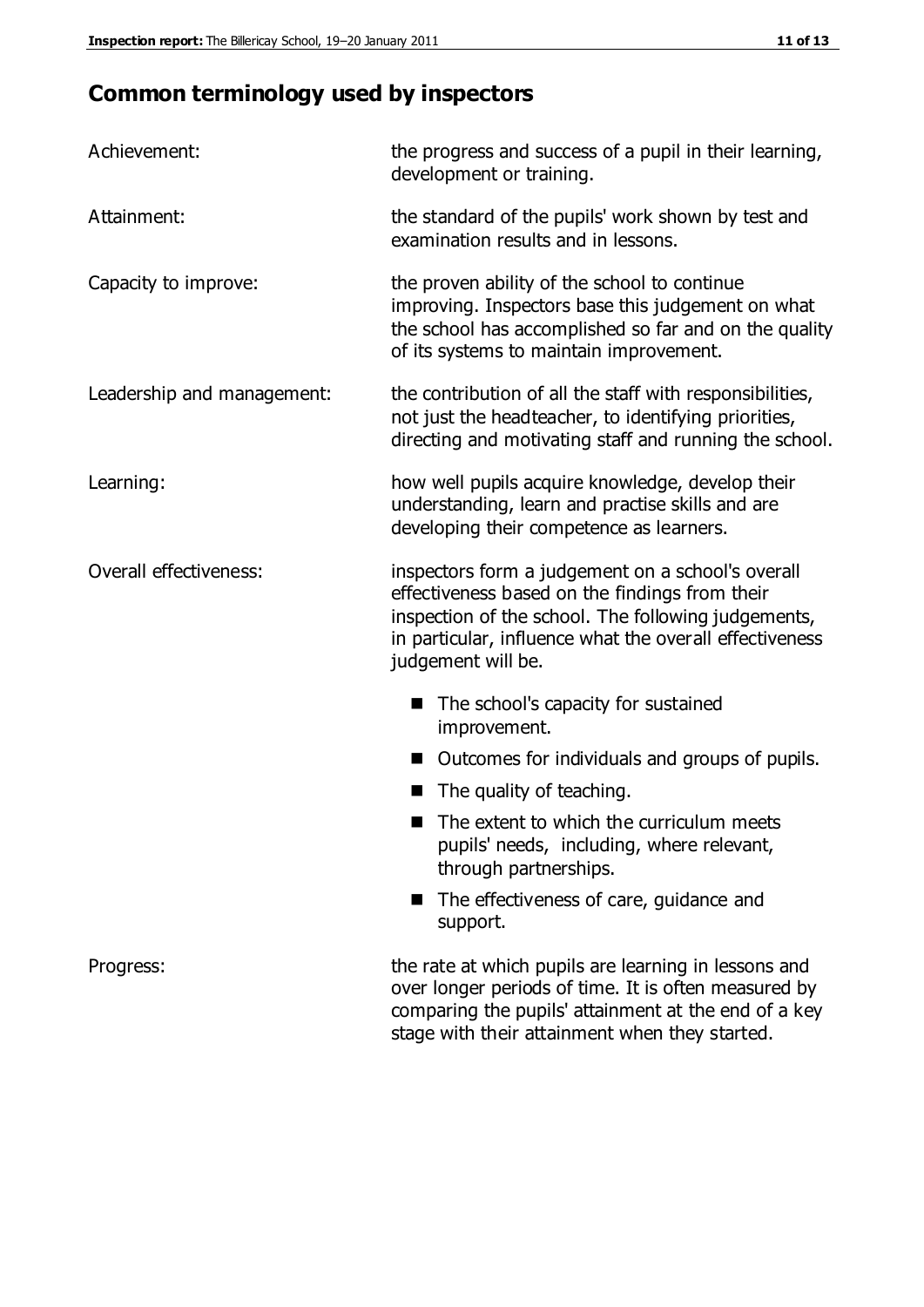### **This letter is provided for the school, parents and carers to share with their children. It describes Ofsted's main findings from the inspection of their school.**

21 January 2011

Dear Students,

#### **Inspection of The Billericay School, Billericay, CM12 9LH**

Yours is an outstanding school which it was a particular pleasure to visit recently. The excellent behaviour you displayed and the positive attitudes to learning we saw consitently were a credit to you and the school. As a result of the mature approach you bring to your education, the good teaching provided, and the outstanding range of opportunities and support available the standards you achieve are significantly above the national average. Well done!

The inspection team was impressed with every aspect of the school but we agree with the headteacher that the school needs to keep exploring new curriculmn opportunities in order to continue to move forward.

I look forward to hearing about your future success.

Yours sincerely

David Jones Her Majesty's Inspector.